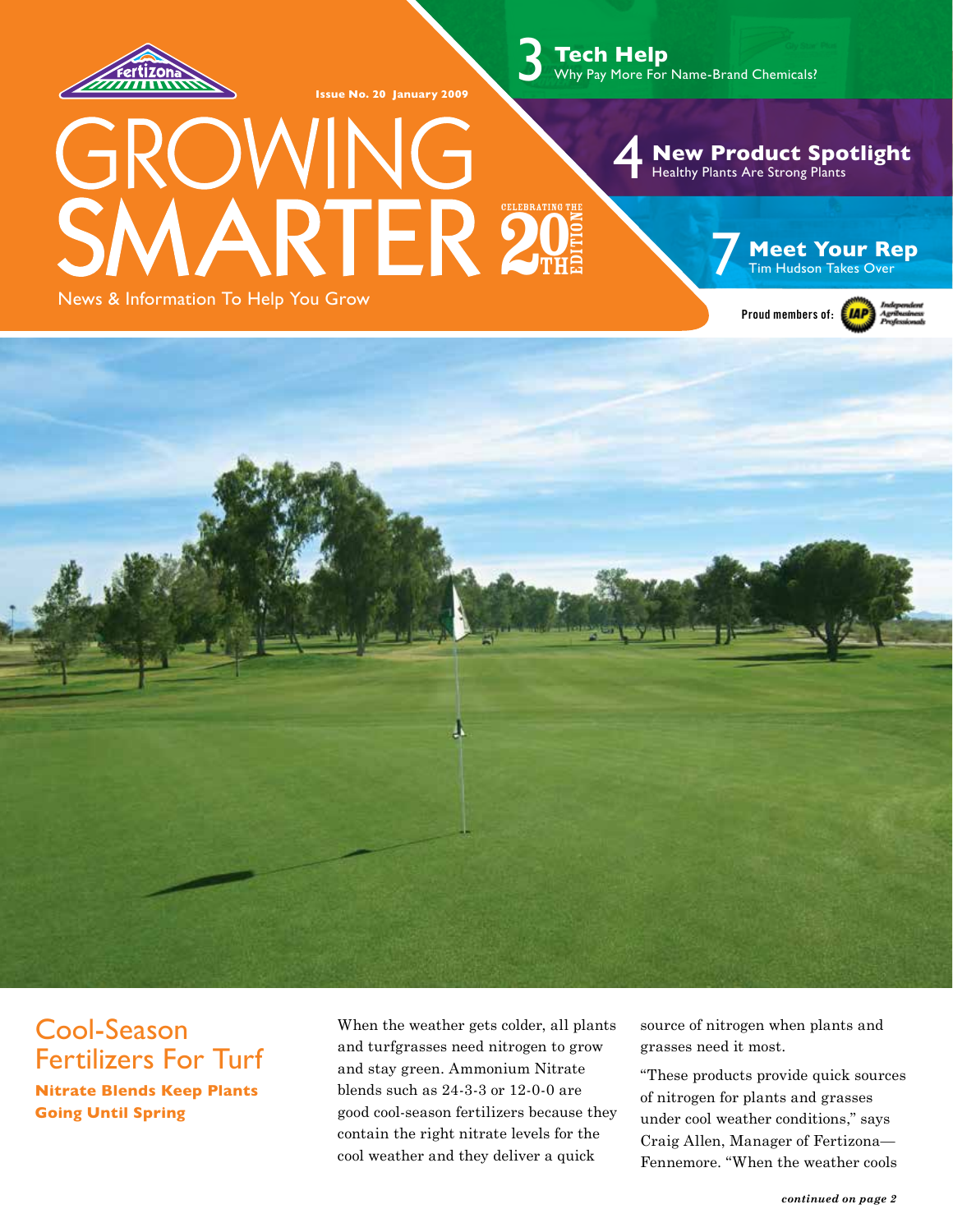## **2 COMPTON'S CORNER**



## A Two-Sided Coin **Recognizing Why The Market Went Up Then Came Down**

Every grower has probably noticed how the market recently went up and then

came back down. For months, crude oil prices increased, and so did the corn market, as these two are very closely related.

This is due to hedge funds, which must stay aligned with the commodity mix spelled out in their prospectus. If crude oil prices go up, these funds need to buy more corn, soybeans and wheat to stay balanced. On the other hand, if crude oil prices decrease, these funds need to sell.

However, this past summer, just as quickly as the market went up, it came right back down. Corn futures dropped from \$7.50 to \$3.50; soybeans from \$16 to \$8.50; crude oil from \$147 to \$49 per barrel. Many agribusinesses were hit hard.

It's important to recognize a key factor that contributed to the collapse in prices. The market swung too far to the upside and then swung too far to the downside. This is a normal market reaction and one that was out of anyone's control. Although we at Fertizona and Compton Ag have no influence over these market fluctuations, we will do everything we can to help our customers through this market correction.

**- Jim Compton**

#### *cover story continued*

down, all plants need nitrogen in order to maintain their color—these nitrate blends are great sources under these types of conditions."

Nitrate SmartBlends™ 24-3-3 and 12-0-0 are applied at a rate of eight pounds per 1000 ft² and they work best when temperatures get down toward 50 to 60 degrees.

#### **Benefits Of Nitrate Blends**

The main benefit of cool-season, nitrate blend fertilizers is that they contain the correct source of nitrogen for milder weather.

"When the weather is cooler, plants can't use other forms of nitrogen as efficiently as nitrate nitrogen," explains Larry McGee, Lawn and Garden Products Manager for Fertizona. "Blends such as 24-3-3 and 12-0-0 are fertilizers that plants and grasses can use to stay green and continue growing when it's colder. These blends do well until the warmer weather comes in spring."

#### **Liquid Nitrate Products Work With Fertigation**

Unlike 24-3-3 and 12-0-0, which are granular forms of nitrate nitrogen; ammonium nitrate liquid (AN20) and calcium nitrate liquid products deliver the same nitrate nitrogen in a liquid form. These liquid forms can be used with a fertigation system.

"AN20 and calcium nitrate are liquid sources of nitrate nitrogen," explains Craig. "These products can be used effectively through a fertigation system, so they don't require as much labor to apply."



# Are You Really Getting A Homogeneous Product?

Some fertilizers are homogeneous products, meaning that every prill has the same nutrient composition. Non-homogeneous blends are products in which the manufacturer has mixed components together to produce the desired overall composition.

"Homogeneous products cost anywhere from \$150 to \$200 more per ton," says Craig. "Because of this, growers need to be aware of what they are paying for and know that what they are getting is a true homogeneous product, rather than just an overall blend."

Fertizona and Compton Ag Services offer a wide variety of both homogeneous products and blends for each grower, depending on preference.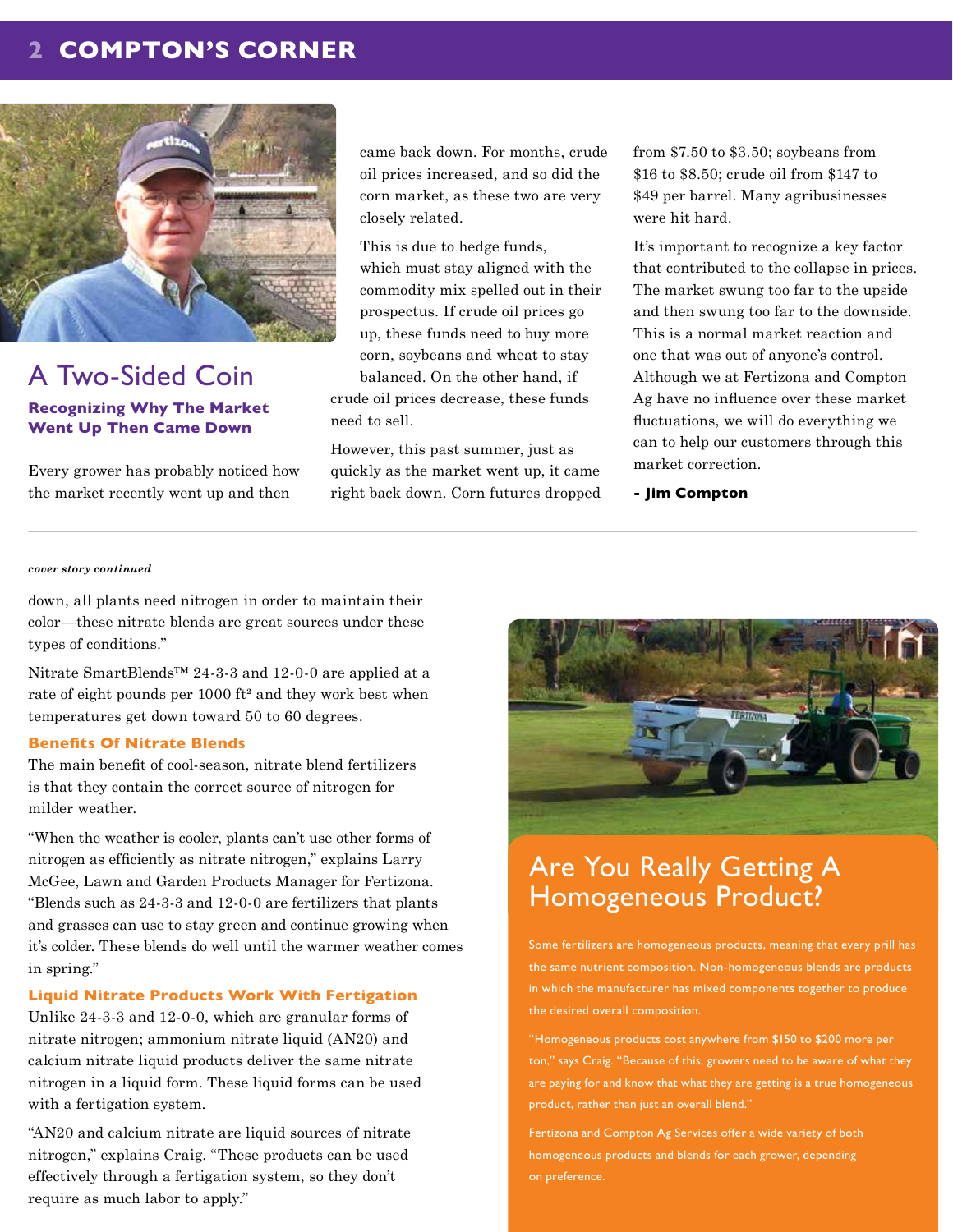# **TECH HELP 3**

# Why Pay More For Name-Brand Chemicals?

#### **Branded Chemicals Provide Some Benefits Over Generics**

In past issues of Growing Smarter, we've talked about the qualities of generic chemistries. However, growers may want to consider sticking with name-brand pest control products, as they provide certain value that generics do not.

"There is a comfort level that some growers get from using a name-brand chemical," says Dennis Osborn, Crop Protection Sales Manager for Fertizona. "These are products that they know and have used for years. Some growers don't want to risk using a generic product that doesn't have the research or technical staff to back it up like its name-brand counterpart."

#### **Branded Chemistries Backed By Manufacturers**

Manufacturers of name-brand products spend a substantial amount of time and money to develop chemistries—they invest heavily in product consistency, quality and timely availability. Traditionally, name-brand products are backed with an equally strong warranty as the generic but the investment in local field staff as well as years of experience is a big plus, especially if there is a problem.

On the other hand, generic companies manufacture postpatent chemistries with minimal investment in research and field staff to test and service the product. These companies partially pass the savings on to growers in the form of a lower priced product. This may be especially attractive to someone on a tight budget.

#### **Growers Preference**

"There is nothing wrong with using a name-brand chemistry, it's a matter of preference," explains Dennis. "If growers have room in their budget and they want the comfort of using a name-brand chemistry that's backed by traditional research and field support, that's perfectly fine. Consider it like a form of insurance and peace of mind."

In the end, each grower needs to make their own decision as to whether or not the name-brand product provides enough value to justify the premium in price. Fertizona and Compton Ag Services offer a wide array of options depending on each grower's preference.





#### **Turf Tip**

Turf Managers should not discount the value of a complete soil test to determine what condition their grounds are in. Now is an ideal time to have this done—in order to have time to make corrections before spring. Call your Fertizona field rep to discuss this valuable growing tool.

#### **Turf Tip**

Even though micronutrients are used by turfgrasses in very small amounts, they are essential for plant growth. Iron, manganese and zinc are particularly important to help maintain balance—and they help nutrients and water to be used efficiently. Talk to your Fertizona rep about a SmartBlend™ that will add these valuable nutrients to your turf operation.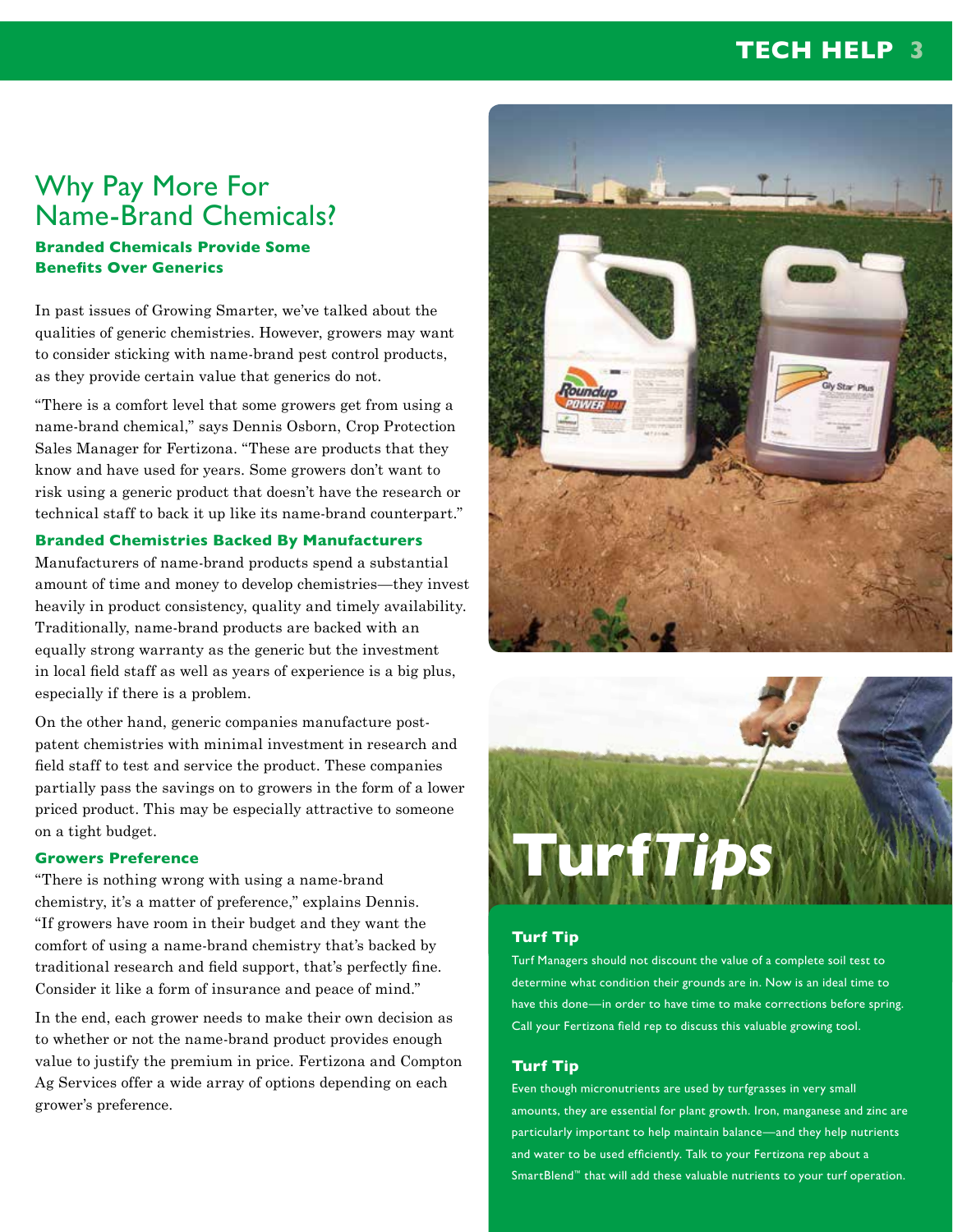## **4 NEW PRODUCT SPOTLIGHT**



# Healthy Plants Are Strong Plants

**Transit™ Soil Enhances Nutrient Performance And Mobility**

Growers are always looking for cost-effective ways of achieving stronger plants and increased yields, especially in challenging economic conditions. Thanks to a unique new product available from Fertizona and Compton Ag Services, growers can get healthier plants with reduced stress by boosting the mobility of crop nutrients.

"Transit Soil is a soil-applied product for root uptake that is formulated to promote strong plant growth—especially in less than desirable conditions such as extreme cold or wet soil," says Dennis Osborn, Crop Protection Sales Manager for Fertizona. "In this economy, growers need to make everything as efficient as possible when it comes to plant health—Transit Soil helps them do that."





# CarbonPower® And Furst Liquid:

#### **A Powerful Combination**

Furst Liquid, a nutritional amendment produced for Fertizona and Compton Ag Services, also helps utilize nutrients going into plants, but it does so in a different way than Transit™ Soil and KAFÉ™-F. Furst Liquid elicits a response that a plant needs nutrients. It then opens the path for those nutrients to enter the plant. Once Furst Liquid opens the path, CarbonPower® technology brings the nutrients into the plant.

#### **A High-Speed Express To Plants**

Transit Soil, which is made by FBS, Inc., is powered by CarbonPower, an active technology that when in the presence of other plant nutrients will take those nutrients to a higher level of mobility. CarbonPower speeds up absorption of nutrients to the plant and allows for faster uptake and translocation of those nutrients.

"CarbonPower is a relatively new chemistry," explains Dennis. "Essentially, it allows growers to get nutrients to the plant without those nutrients being tied up or impeded by such things as soil molecules. When nutrients are tied up you are basically just wasting your money."

#### **KAFÉ™-F Moves Nutrients Throughout Leaves**

Much like soil-applied Transit Soil works to deliver nutrients to the roots of plants, KAFÉ-F, a foliar product, works with CarbonPower technology to deliver nutrients to the leaves of the plant. KAFÉ-F helps move nutrients through foliar barriers directly into the plant. Nutrients are then distributed where they are needed the most throughout the plant.

"KAFÉ-F is similar to Transit Soil except it's formulated for foliar applications," Dennis explains. "KAFÉ-F can be used on any crop where maximum foliar nutrient uptake and systemic movement is desired."

#### **Growers See Results**

"This is an exciting technology that benefits everybody," says Dennis. "Growers have definitely noticed a difference in early trials of these products. They're seeing improvements in quality, grade of produce or even sugar content."

Additionally, in grain crops, 2008 California wheat grower trials resulted in higher protein levels as well as yields.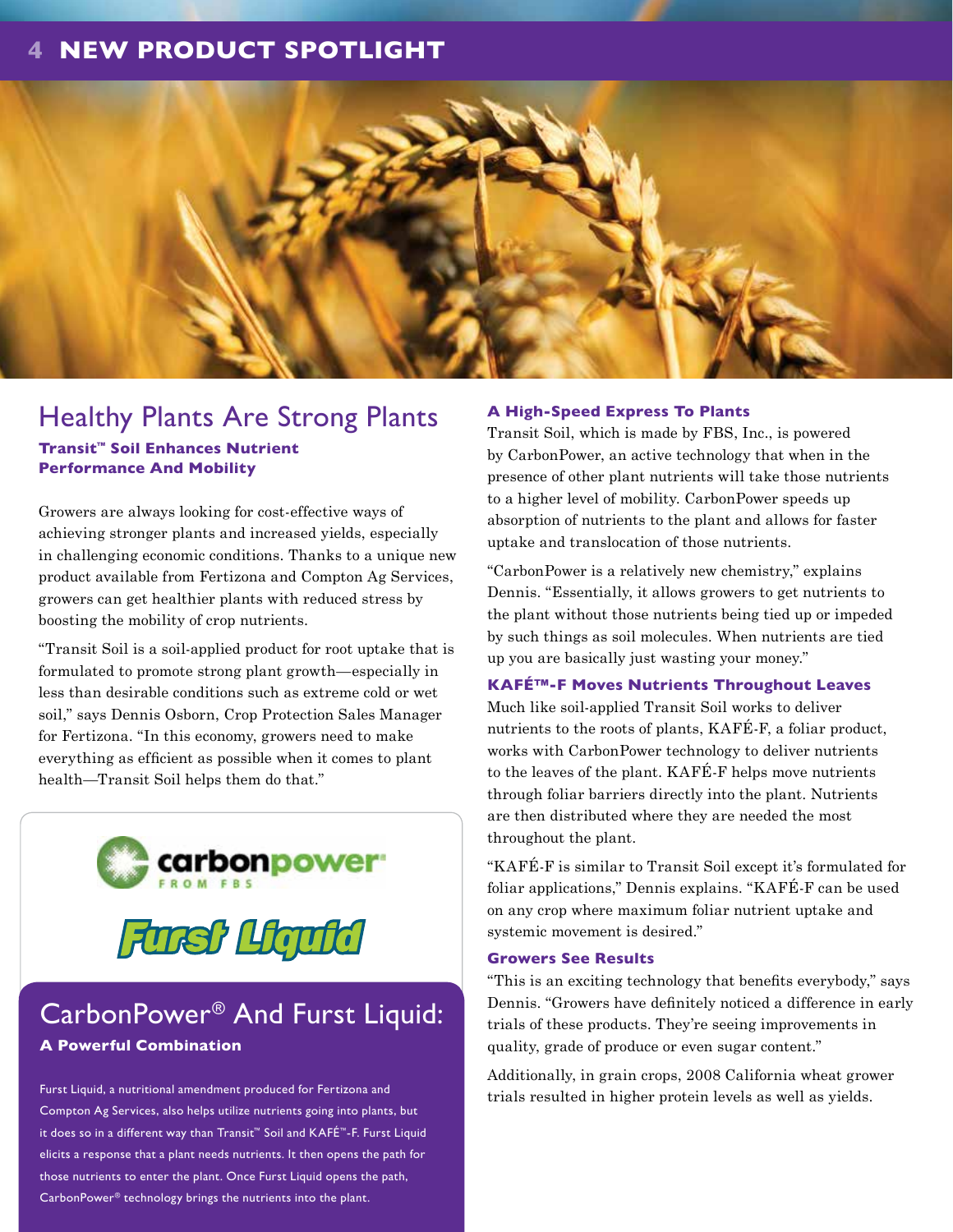## **OPERATIONS OVERVIEW 5**

# All In The Family

#### **Jack Seiler Knows The Keys To A Successful Operation**

Running a family farm provides many substantial benefits, but also presents some challenges. There are a few growers who have overcome these challenges and thrived in this environment. Jack Seiler is one such example.

Jack Seiler is the owner and partner in Jack Seiler Farms, a second-generation family farm located in the south end of Palo Verde Valley in California. He grows cotton, alfalfa and wheat, and has 12 full-time employees.

Jack was born in Lancaster, California and moved to Blythe when he was 10 years old. At that time, his father obtained a development lease and started growing alfalfa just north of Ehrenberg, Arizona shortly after, Jack started farming with his dad.

In 1976 Jack took a break from farming to attend Cal Poly San Luis Obispo, where he earned a Bachelor of Science degree in Crop Science with concentration in plant protection. Upon graduation, he returned to Ehrenberg to work with his father.

When the lease in Ehrenberg expired, Jack and his father found a lease in the Palo Verde Irrigation District of Blythe and in 1991 they moved their operation. Jack's father retired in 2003 and Jack now manages the operation himself.

#### **Overcoming The Challenges**

Although running a successful family farm is challenging, it's a challenge that Jack has met and exceeded.

"Understanding your true costs and watching those costs is critical to being successful in farming," explains Jack. "If growers can wrap their arms around their true costs, they are better able to make decisions."

Jack is also a big advocate of proper crop marketing. For example, he grows dairy hay in spring and retail hay in summer—and he tries to customize each cutting for a particular market. For his cotton marketing he takes advantage of marketing tools that Calcot® offers.

"Some growers work hard growing crops then drop the ball on marketing them," says Jack. "I'm an aggressive marketer and it has really helped me throughout the years."



Pictured from left to right: Ryan, Jack, and Jack's dad—Jack

CROPS GROWN: Alfalfa, silage corn, cotton and wheat ACRES: 4,000

STAFF: 12 full-time employees

#### **Looking To The Third-Generation**

Jack's 25-year-old son Ryan, who also received a Bachelor of Science in Crop Science from Cal Poly San Luis Obispo with a minor in agricultural business, is an employee at Jack Seiler Farms. Jack even talks about the possible hand-off of the operation to Ryan in 10 to 15 years.

"Ryan is in his second complete season with us. He does a great job," says Jack. "I'm proud of him."

#### **A Win-Win Relationship**

Compton Ag Services has been working with Jack Seiler Farms for four years and supplies them with fertilizers and pesticides.

In addition, Compton Ag does truckload deliveries of anhydrous ammonia  $82-0-0$  (NH $_{\circ}$ ) for the farm. They set up Jack Seiler Farms with twelve  $\mathrm{NH}_\mathrm{_3}$  tanks and Jack and his employees set the tanks themselves—saving time and money.

"I am real impressed with Compton Ag and I enjoy doing business with them," explains Jack. "They have great customer service, they listen to my needs and they always try to find me the best value. I would tell any grower to give Compton Ag a try."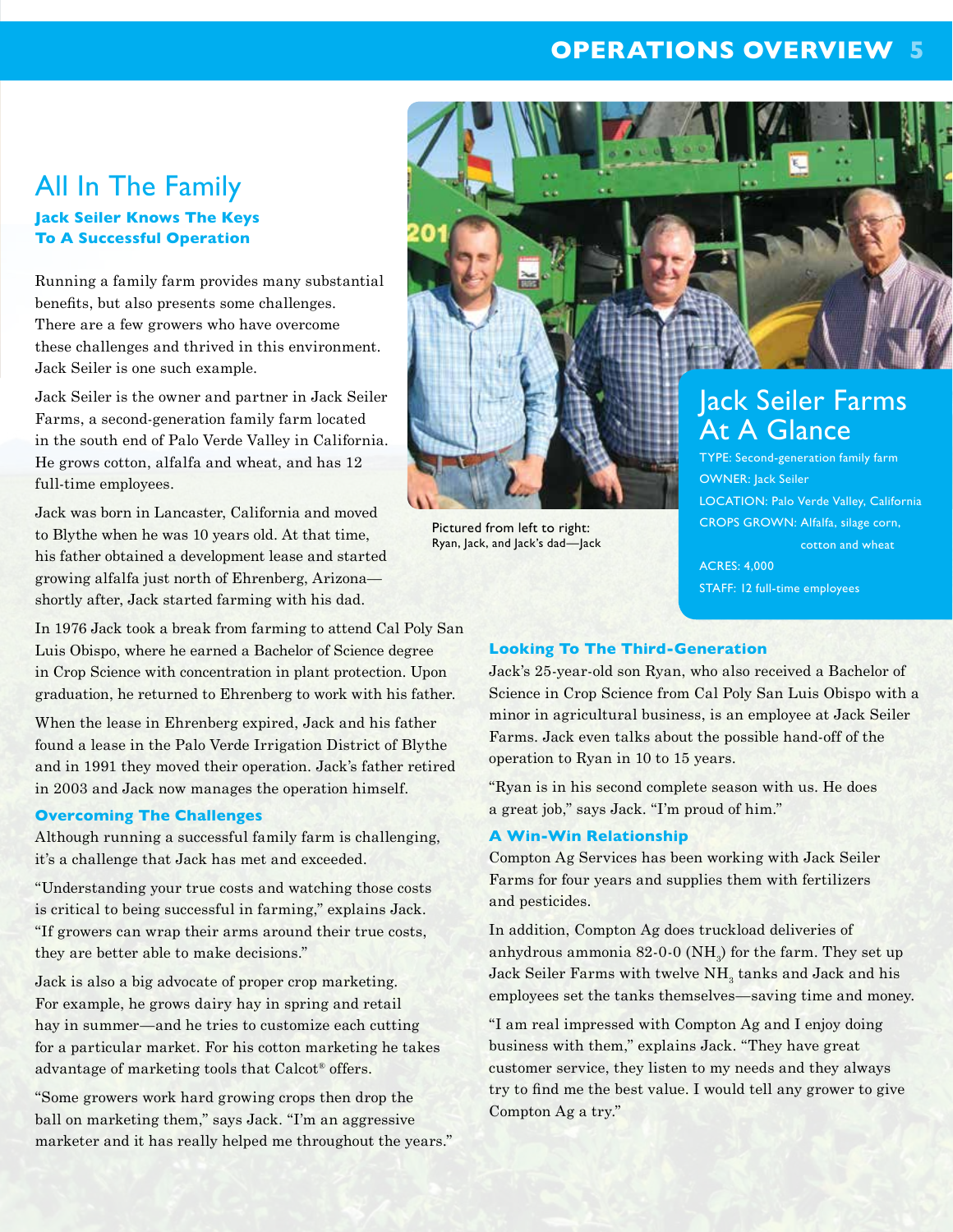# FERTIZONA AND COMPTON AG WELCOME The Following New Team Members

| <b>Name</b>          | <b>Location</b> | <b>Position</b>                  |
|----------------------|-----------------|----------------------------------|
| Johnny Mason         | Willcox         | Delivery Driver                  |
| Kory Mohler          | Casa Grande     | Delivery Driver                  |
| Jake Hughes          | Fennemore       | T&O Salesperson                  |
| Timothy Hudson       | Willcox         | <b>Branch Manager</b>            |
| George Hirsch        | <b>Thatcher</b> | Delivery Driver                  |
| Matt Kime            | Willcox         | Plant Operator                   |
| Robert Fuller        | Willcox         | <b>Plant Operator</b>            |
| Michael Hammonds     | Willcox         | <b>Plant Operator</b>            |
| Pedro Favela         | Ag Express      | <b>Driver</b>                    |
| Jared Mattice        | <b>Thatcher</b> | Delivery Assistant               |
| Francisco Lopez, Jr. | San Tan         | Delivery Assistant               |
| Felipe Ruiz, Jr.     | Casa Grande     | Reactor Assistant/Delivery Staff |
| Cristobal Enriquez   | Willcox         | <b>Delivery Staff</b>            |

# **Furst Liquid**

# Cantaloupe Trial Information

These trials were conducted in Yuma, Arizona on cantaloupe crops. Production practices were identical with the only differences being the addition of Furst Liquid.

#### **Benefits/Results:**

**Average yield of Furst Liquid-** 920 cartons/acre **Average yield of customer standard -** 801 cartons/acre **Average yield of best customer standard -** 882.5 cartons/acre

**Difference Furst Liquid vs. Other 3 Blocks:** 119 ctns/ac @ average of \$2.00 per carton = gross of \$238.00

**Difference Furst Liquid vs. 2 Best Blocks:** 37.5 ctns/ac @ average of \$2.00 per carton = gross of \$75.00

**Rate of Furst Liquid:** 16 oz/ac **Furst Liquid cost per gal:** \$115.00 per gal **Investment in Furst Liquid:** \$14.375 per ac **Net return vs. customer ave:** \$223.63 per ac (1556% ROI) **Net return vs. best blocks:** \$60.63 per ac (422% ROI)

See the results *Furst*-hand by contacting your local Fertizona or Compton Ag rep!

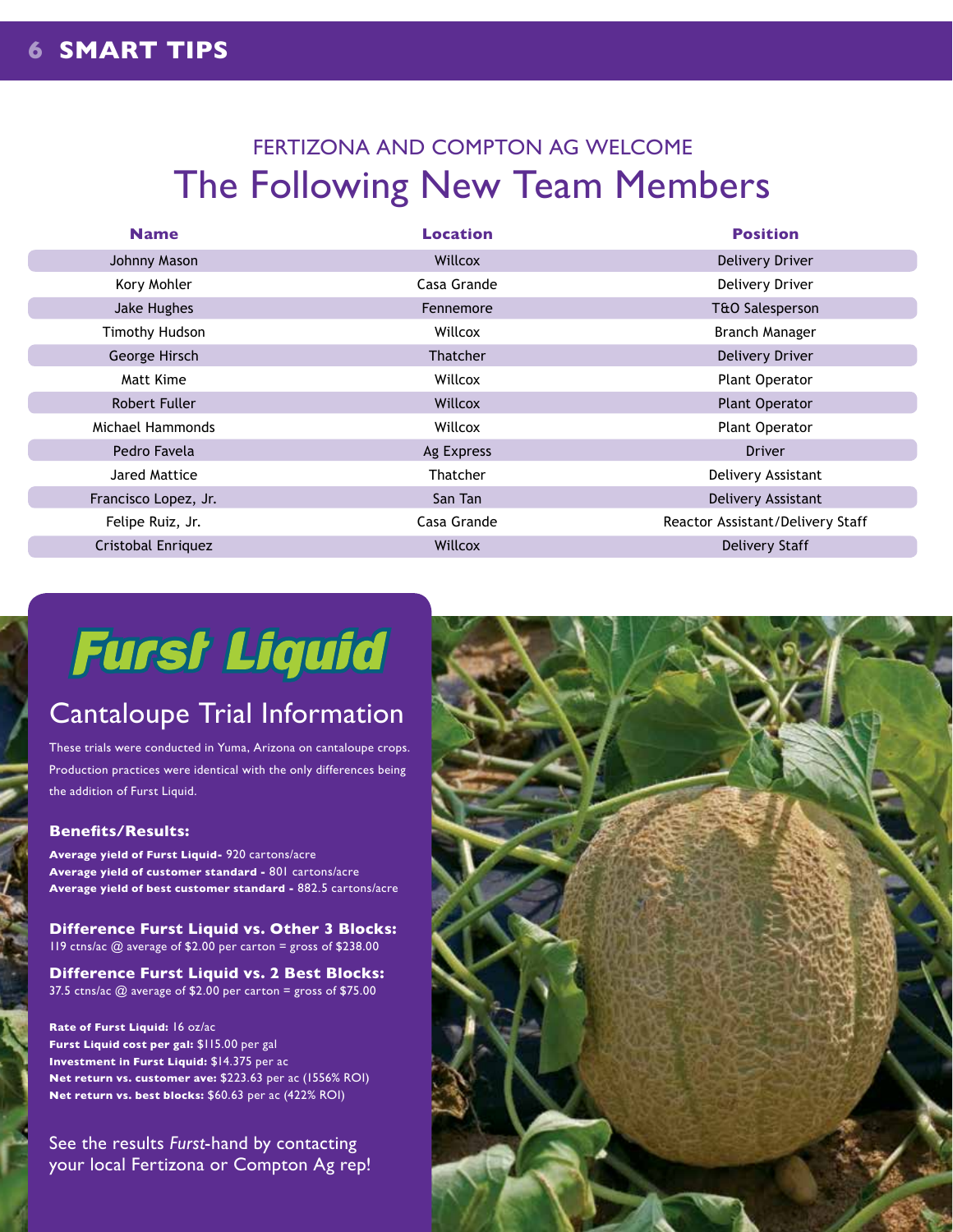### **MEET YOUR REP 7**

PHOS



**"I always knew I wanted to work in agriculture. Growing up, my dad was a farmer and I would help him in the field from time to time—I really enjoyed working on the farm."**

**- Tim Hudson**

## Tim Hudson Takes Over

**New Willcox Manager Has Deep Roots In Agriculture** 

As the new manager at Fertizona—Willcox, Tim Hudson is responsible for the day-to-day operations at that site. Everything from ordering chemicals, pricing invoices and overseeing a sales team of three experts falls under his duties.

In addition to his everyday responsibilities, Tim also supervises Fertizona's only liquid calcium nitrate fertilizer plant. When Tim arrived at Fertizona in May of 2008, Fertizona was running only one shift at the calcium nitrate plant—and it became his goal to increase storage capacity and production. Now, less than a year later, the plant is up-and-running 24 hours a day.

#### **No Stranger To The Industry**

Born and raised in King City, California, Tim is no stranger to the agriculture business.

"I always knew I wanted to work in agriculture," Tim says. "Growing up, my dad was a farmer and I would help him in the field from time to time—I really enjoyed working on the farm."

A graduate of Cal Poly San Luis Obispo, Tim earned a Bachelor of Science in Crop Science and went on to work for six years as a pest control advisor. After that, he held management positions with various fertilizer companies and later went into a farming partnership in San Ardo, California. Last year, he made the switch to Fertizona.

#### **Partnering With Growers**

Tim and his sales team are constantly working with their growers to help them increase yields and manage their growing operations more efficiently.

"We offer our growers soil and plant samples," Tim explains. "It allows us to monitor their plants, find out what they need and see if there are any specific problems we can pick up on and correct before they become huge deals."

In addition, Tim works closely with chemical company representatives in an effort to stay on top of new products that are coming out.

"We always want to make sure we're aware of new products that may benefit our growers," says Tim.

When Tim isn't busy overseeing the operations at Fertizona's Willcox location, he enjoys spending time with his wife Kim at their home in Vail, Arizona, just outside of Tucson.